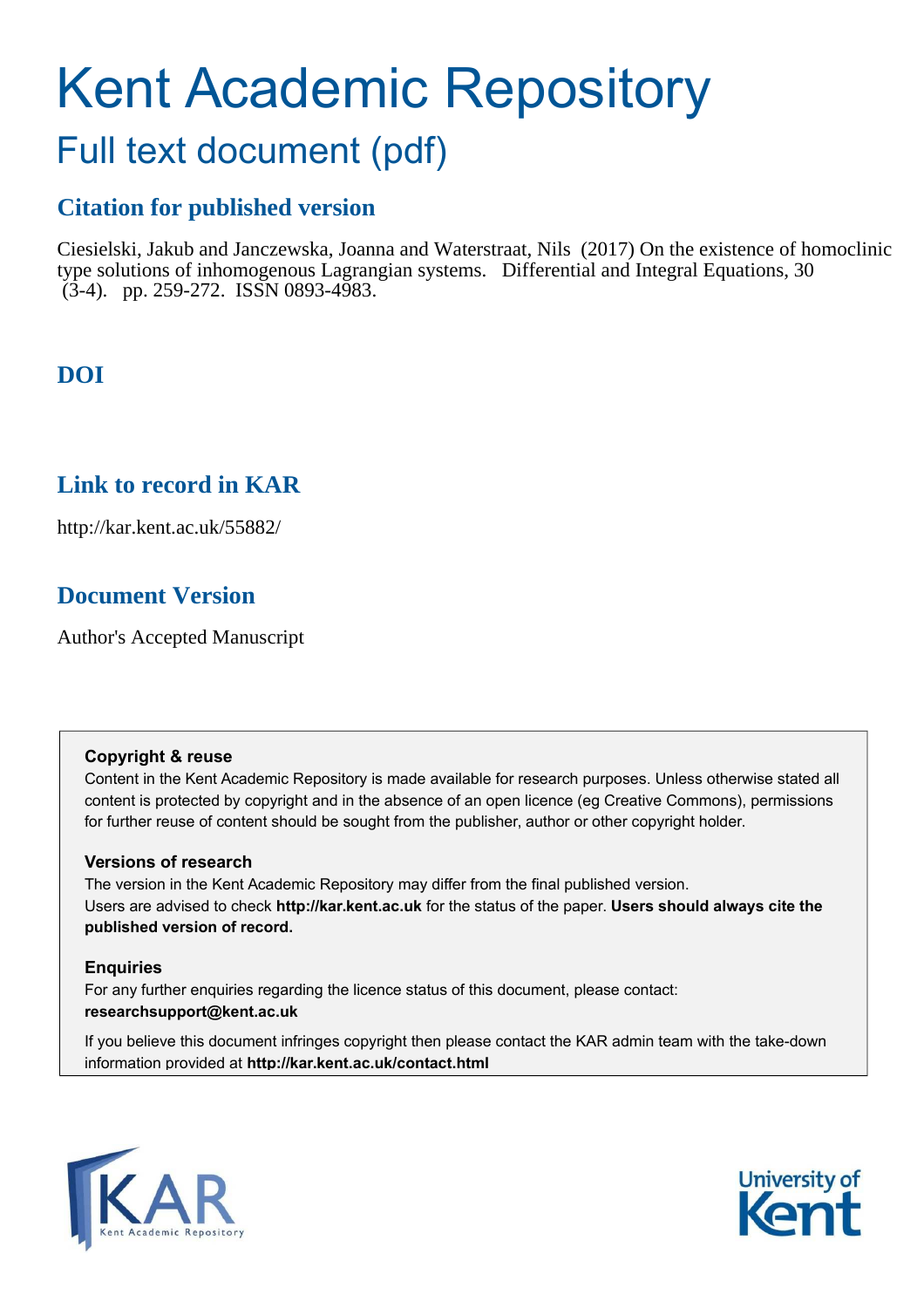# On the existence of homoclinic type solutions of inhomogenous Lagrangian systems

#### Jakub Ciesielski, Joanna Janczewska

Faculty of Applied Physics and Mathematics Gdańsk University of Technology Narutowicza 11/12, 80-233 Gdańsk, Poland jciesielski@mif.pg.gda.pl, janczewska@mif.pg.gda.pl Nils Waterstraat School of Mathematics, Statistics and Actuarial Science

University of Kent, Canterbury Kent CT2 7NF, England N.Waterstraat@kent.ac.uk

February 4, 2017

#### Abstract

We study the existence of homoclinic type solutions for second order Lagrangian systems of the type  $\ddot{q}(t) - q(t) + a(t)\nabla G(q(t)) = f(t)$ , where  $t \in \mathbb{R}$ ,  $q \in \mathbb{R}^n$ ,  $a: \mathbb{R} \to \mathbb{R}$  is a continuous positive bounded function,  $G: \mathbb{R}^n \to \mathbb{R}$  is a  $C^1$ -smooth potential satisfying the Ambrosetti-Rabinowitz superquadratic growth condition and  $f: \mathbb{R} \to \mathbb{R}^n$  is a continuous bounded square integrable forcing term. A homoclinic type solution is obtained as limit of 2k-periodic solutions of an approximative sequence of second order differential equations.

key words: Homoclinic type solution; Lagrangian system; Critical point AMS Subject Classification: 37J45; 58E05; 34C37; 70H05 running head: On the existence of homoclinic type solutions

## 1 Introduction

The aim of this paper is to prove the existence of a solution for the second order Lagrangian system

$$
\begin{cases}\n\ddot{q}(t) - q(t) + a(t)\nabla G(q(t)) = f(t), \\
\lim_{t \to \pm \infty} q(t) = \lim_{t \to \pm \infty} \dot{q}(t) = 0,\n\end{cases}
$$
\n(1)

where  $a: \mathbb{R} \to \mathbb{R}$  is a continuous positive bounded function,  $G: \mathbb{R}^n \to \mathbb{R}$ ,  $n \geq 1$ , is a  $C^1$ -smooth potential satisfying the Ambrosetti-Rabinowitz superquadratic growth condition and  $f: \mathbb{R} \to \mathbb{R}^n$  is a continuous bounded square integrable forcing term.

Our intention is to generalise the following result by E. Serra, M. Tarallo and S. Terracini from [16] to the inhomogeneous systems (1).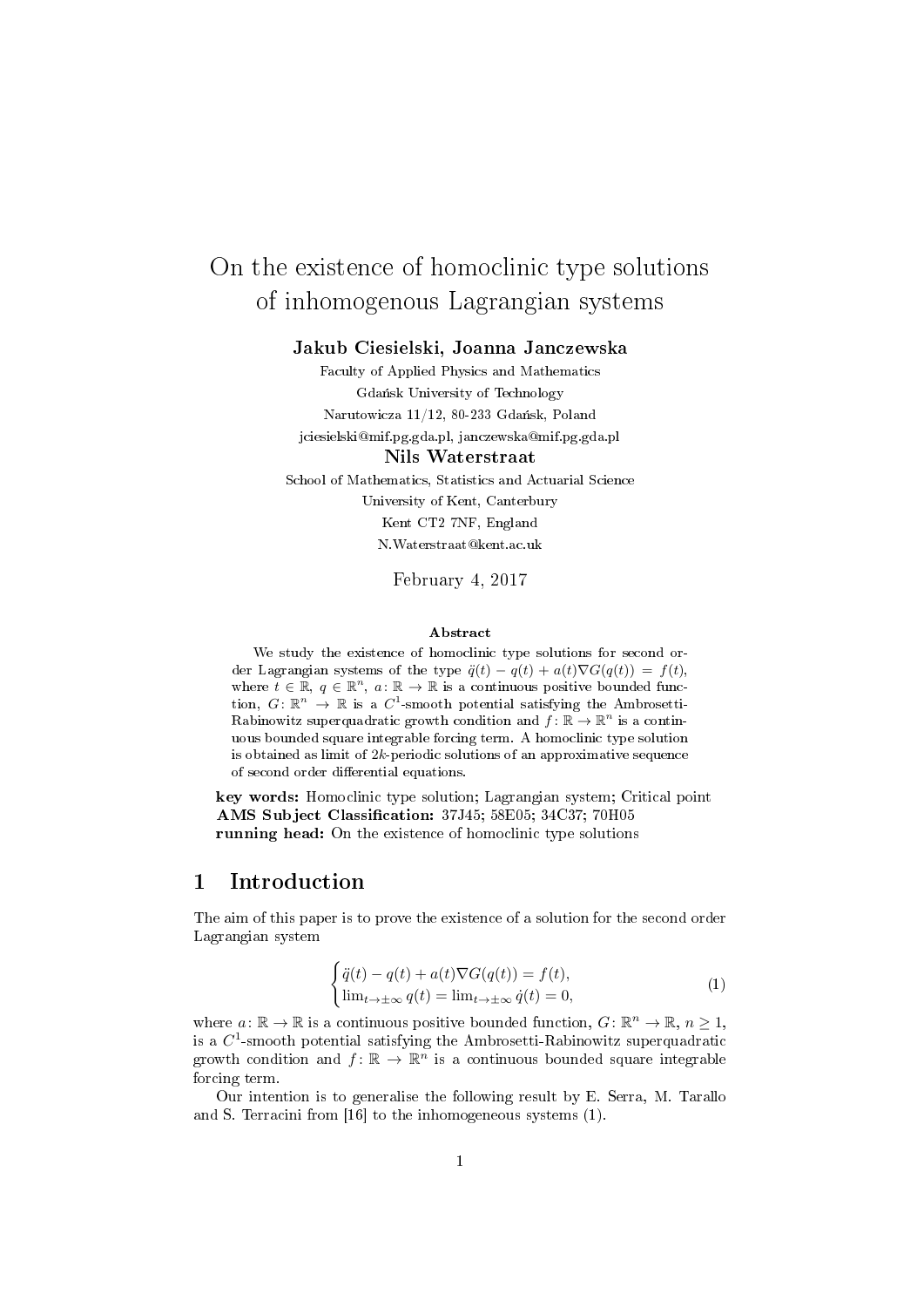Theorem 1.1 Assume that

 $(\tilde{C}1)$   $G \in C^2(\mathbb{R}^n, \mathbb{R}),$ 

(C2) there exists  $\mu > 2$  such that for all  $x \in \mathbb{R}^n \setminus \{0\},$ 

$$
0 < \mu G(x) \le (\nabla G(x), x),
$$

 $(\tilde{C}3)$   $a \in C(\mathbb{R}, \mathbb{R})$  is almost periodic in the sense of Bohr and

$$
\inf_{t \in \mathbb{R}} a(t) > 0.
$$

Then the problem

$$
\begin{cases}\n\ddot{q}(t) - q(t) + a(t)\nabla G(q(t)) = 0, \\
\lim_{t \to \pm \infty} q(t) = \lim_{t \to \pm \infty} \dot{q}(t) = 0\n\end{cases}
$$
\n(2)

has at least one nonzero solution.

Here and subsequently,  $(\cdot, \cdot) : \mathbb{R}^n \times \mathbb{R}^n \to \mathbb{R}$  denotes the standard inner product in  $\mathbb{R}^n$ , and  $|\cdot|: \mathbb{R}^n \to [0,\infty)$  is the induced norm. Let us recall that a function a is almost periodic in the sense of Bohr if for every  $\varepsilon > 0$  there is a finite linear combination of sine and cosine functions that is of distance less than  $\varepsilon$  from  $a$  with respect to the supremum norm.

The proof of Theorem 1.1 in [16] is of variational nature, i.e. a solution is found as a critical point of a suitable functional. The lack of a group of symmetries for which the functional is invariant, which exists in the case of periodic potentials, is faced by a property of Palais-Smale sequences introduced by E. Séré (see [15]) and Bochner's criterion of almost periodicity (see [4]).

Let us now consider the inhomogeneous Lagrangian systems  $(1)$ . Intuitively, if the forcing term  $f(t)$  in (1) is sufficiently small, then a homoclinic type solution should exist simply because of the existence in the homogenous case.

Our main result affirms this and it also deals with the question how large the forcing term  $f$  in (1) can be:

#### Theorem 1.2 Assume that

- (C1)  $G \in C^1(\mathbb{R}^n, \mathbb{R})$  and  $|\nabla G(q)| = o(|q|)$  as  $|q| \to 0$ ,
- (C2) there exists  $\mu > 2$  such that for all  $x \in \mathbb{R}^n \setminus \{0\},$

$$
0 < \mu G(x) \le (\nabla G(x), x),
$$

- (C3)  $a \in C(\mathbb{R}, \mathbb{R})$  and  $\inf_{t \in \mathbb{R}} a(t) > 0$ ,
- (C4)  $M := \sup\{a(t)G(x) : t \in \mathbb{R}, |x| = 1\} < \frac{1}{2}$ ,
- (C5)  $\left(\int_{\mathbb{R}} |f(t)|^2 dt\right)^{\frac{1}{2}} < \frac{1}{2v}$  $\frac{1}{2\sqrt{2}}(1-2M).$

Then the inhomogenous Lagrangian system (1) has at least one homoclinic type solution.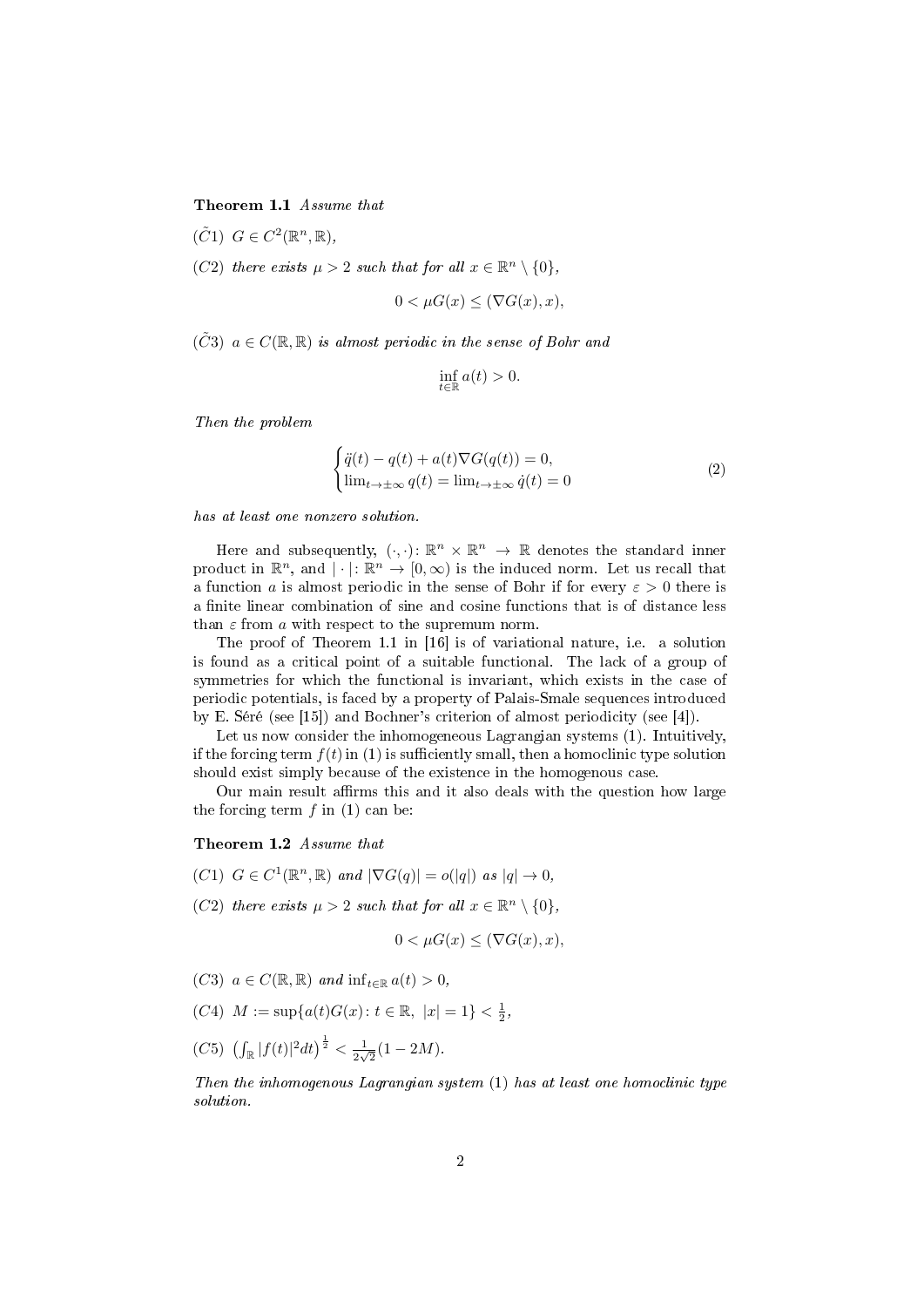Let us briefly discuss our assumptions in Theorem 1.2. Condition  $(C2)$  is the superquadratic growth condition due to A. Ambrosetti and P. Rabinowitz [1]. Since G has a global minimum at 0 by  $(C2)$ ,  $(C1)$  is more general than  $(C1)$ . Moreover, it is readily seen by  $(C2)$  that for every  $q \neq 0$  the map

$$
(0,\infty)\ni\xi\mapsto G(\xi^{-1}q)|\xi|^\mu\in\mathbb{R}
$$

is non-increasing, which yields the following inequalities:

$$
G(q) \le G\left(\frac{q}{|q|}\right)|q|^{\mu}, \text{ if } 0 < |q| \le 1 \tag{3}
$$

and

$$
G(q) \ge G\left(\frac{q}{|q|}\right)|q|^{\mu}, \text{ if } |q| \ge 1. \tag{4}
$$

As  $\mu > 2$ , the inequality (4) implies that G grows faster than  $|\cdot|^2$  at infinity.

Clearly,  $(C3)$  is more general than  $(\tilde{C}3)$ . Note that  $(C3)$  and  $(C4)$  imply that a is bounded, which, however, is also true for every almost periodic function in the sense of Bohr.

The last two conditions  $(C4)$  and  $(C5)$  are closely related. Namely, the forcing term  $f$  needs to be sufficiently small in  $L^2(\mathbb{R},\mathbb{R}^n),$  but the upper bound on the norm of  $f$  depends on the restriction of the space variable of the potential  $a(t)G(x)$  to the unit sphere in  $\mathbb{R}^n$ .

The study of homoclinic solutions for Lagrangian systems has received much attention in recent years, especially when the potential is periodic in time. The existence problem of homoclinics has been widely investigated by variational methods, see for example in  $[2, 3, 5, 11-13, 15]$ . Existence results for perturbed systems were given in  $[6-10, 14]$ .

Our proof of Theorem 1.2 is also of variational nature. Let us point out, however, that it is quite different from Serra, Tarallo and Terracini's proof of Theorem 1.1 in [16]. Here, we find a solution of (1) as a limit in  $C^2_{loc}(\mathbb{R}, \mathbb{R}^n)$  of a sequence  $\{q_k\}_{k\in\mathbb{N}}, q_k \in W_{2k}^{1,2}(\mathbb{R}, \mathbb{R}^n)$ , obtained by an approximation scheme introduced by Krawczyk in [10], where every  $q_k$  is a critical point of a suitable functional  $I_k$  that we introduce below.

We now prove Theorem 1.2 in the following section and we nicely round off the paper by two numerical examples in a final section.

#### 2 Proof of Theorem 1.2

In what follows, we let E be the Sobolev space  $W^{1,2}(\mathbb{R}, \mathbb{R}^n)$  of  $W^{1,2}$ -functions on  $\mathbb R$  with values in  $\mathbb R^n$  equipped with the norm

$$
||q||_E = \left(\int_{-\infty}^{\infty} (|q(t)|^2 + |\dot{q}(t)|^2) dt\right)^{\frac{1}{2}}.
$$

For each  $k \in \mathbb{N}$ , we denote by  $E_k = W_{2k}^{1,2}(\mathbb{R}, \mathbb{R}^n)$  the Sobolev space of  $2k$ -periodic  $W^{1,2}$ -functions with the norm

$$
||q||_{E_k} = \left(\int_{-k}^k (|q(t)|^2 + |\dot{q}(t)|^2) dt\right)^{\frac{1}{2}}.
$$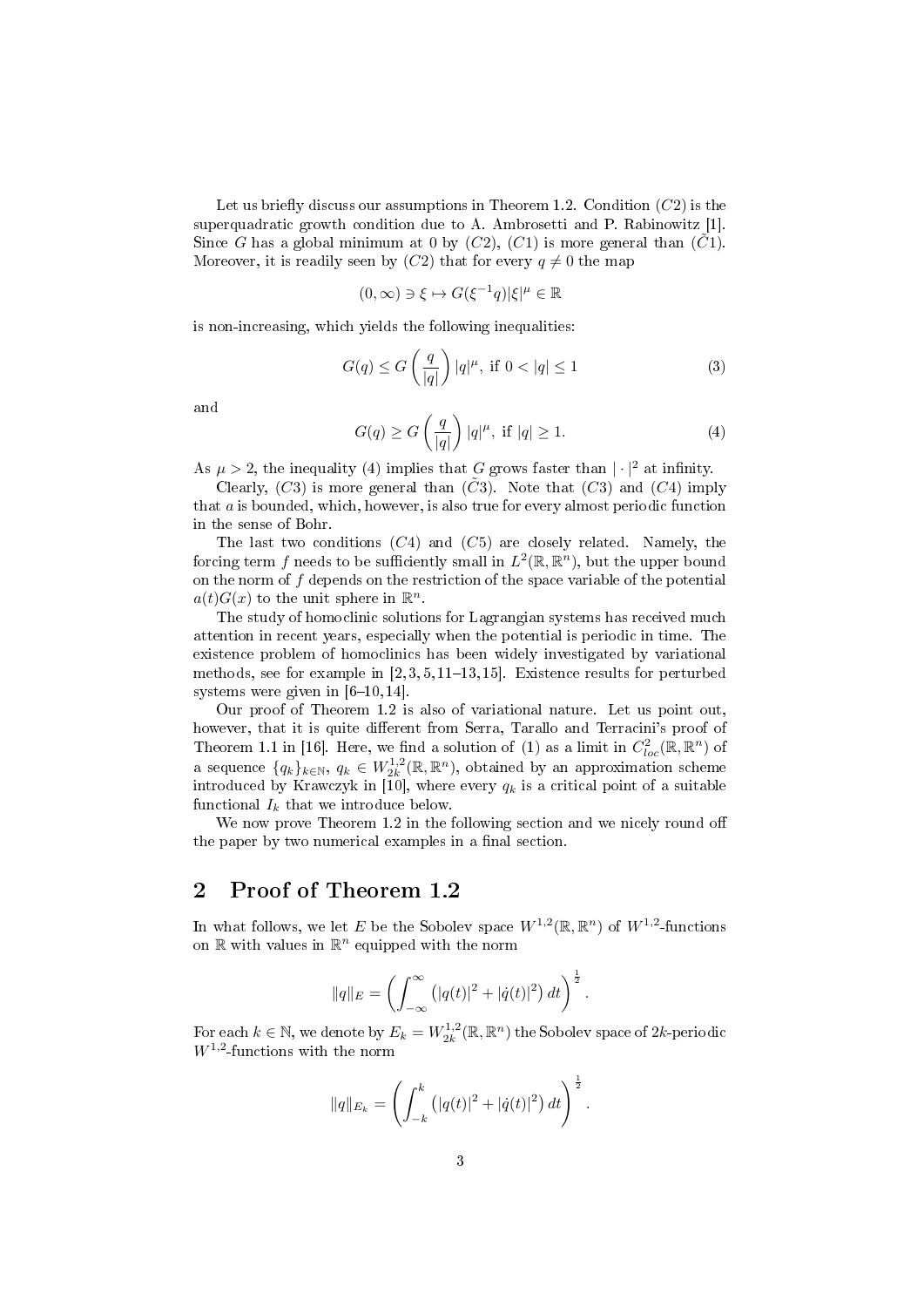Then let  $L^{\infty}_{2k}(\mathbb{R}, \mathbb{R}^n)$  be the space of 2k-periodic, essentialy bounded and measureable functions from  $\mathbb R$  into  $\mathbb R^n$  with the norm

$$
||q||_{L_{2k}^{\infty}} = \text{ess sup}\{|q(t)|: t \in [-k, k]\}.
$$

We note for later reference that

$$
||q||_{L_{2k}^{\infty}} \le \sqrt{2}||q||_{E_k}
$$
\n(5)

for all  $k \in \mathbb{N}$  and  $q \in E_k$  (cf. [6, Fact 2.8]). Finally, let  $C^2_{loc}(\mathbb{R}, \mathbb{R}^n)$  denote the space of  $C^2$ -functions with the topology of almost uniform convergence of functions and all their derivatives up to second order.

The following result can be found in [10, Thm. 1.3].

**Theorem 2.1** Let  $f: \mathbb{R} \to \mathbb{R}^n$  be a non-trivial, bounded, continuous and square integrable map and  $V: \mathbb{R} \times \mathbb{R}^n \to \mathbb{R}$  a  $C^1$ -smooth potential such that  $\nabla_q V: \mathbb{R} \times$  $\mathbb{R}^n \to \mathbb{R}^n$  is bounded in the time variable. Assume that for each  $k \in \mathbb{N}$  the boundary value problem

$$
\begin{cases} \n\ddot{q}(t) + \nabla_q V_k(t, q(t)) = f_k(t), \\ \nq(-k) - q(k) = \dot{q}(-k) - \dot{q}(k) = 0, \n\end{cases} \n(6)
$$

where  $f_k: \mathbb{R} \to \mathbb{R}$  is a 2k-periodic extension of  $f \mid_{[-k,k)}$  and  $V_k: \mathbb{R} \times \mathbb{R}^n \to \mathbb{R}$ is a 2k-periodic extension of V  $|_{[-k,k)\times\mathbb{R}^n}$ , has a periodic solution  $q_k \in E_k$ and  $\{\|q_k\|_{E_k}\}_{k\in\mathbb{N}}$  is a bounded sequence in R. Then there exists a subsequence  $\{q_{k_j}\}_{j\in\mathbb{N}}$  converging in the topology of  $C^2_{loc}(\mathbb{R}, \mathbb{R}^n)$  to a function  $q\in E$  which is a homoclinic type solution of the Newtonian system

$$
\ddot{q}(t) + \nabla_q V(t, q(t)) = f(t), \quad t \in \mathbb{R}.\tag{7}
$$

Our aim is to obtain a homoclinic type solution of (1) by Theorem 2.1 as a limit in  $C^2_{loc}(\mathbb{R}, \mathbb{R}^n)$  of a sequence  $\{q_k\}_{k\in\mathbb{N}}$  such that for each  $k \in \mathbb{N}$ ,  $q_k \in E_k$  is a 2k-periodic solution of the boundary value problem

$$
\begin{cases} \n\ddot{q}(t) - q(t) + a_k(t)\nabla G(q(t)) = f_k(t), \\ \nq(-k) - q(k) = \dot{q}(-k) - \dot{q}(k) = 0, \n\end{cases} \n(8)
$$

where  $f_k$  is as above and  $a_k : \mathbb{R} \to \mathbb{R}$  is a 2k-periodic extension of  $a \mid_{[-k,k)}$ . To this purpose, we now define for  $k \in \mathbb{N}$  a functional  $I_k: E_k \to \mathbb{R}$  by

$$
I_k(q) = \frac{1}{2} ||q||_{E_k}^2 - \int_{-k}^k a_k(t) G(q(t)) dt + \int_{-k}^k (f_k(t), q(t)) dt.
$$
 (9)

Then  $I_k \in C^1(E_k, \mathbb{R})$  and, moreover,

$$
I'_{k}(q)v = \int_{-k}^{k} (\dot{q}(t), \dot{v}(t))dt + \int_{-k}^{k} (q(t), v(t))dt - \int_{-k}^{k} (a_{k}(t)\nabla G(q(t)), v(t))dt + \int_{-k}^{k} (f_{k}(t), v(t))dt.
$$
\n(10)

Hence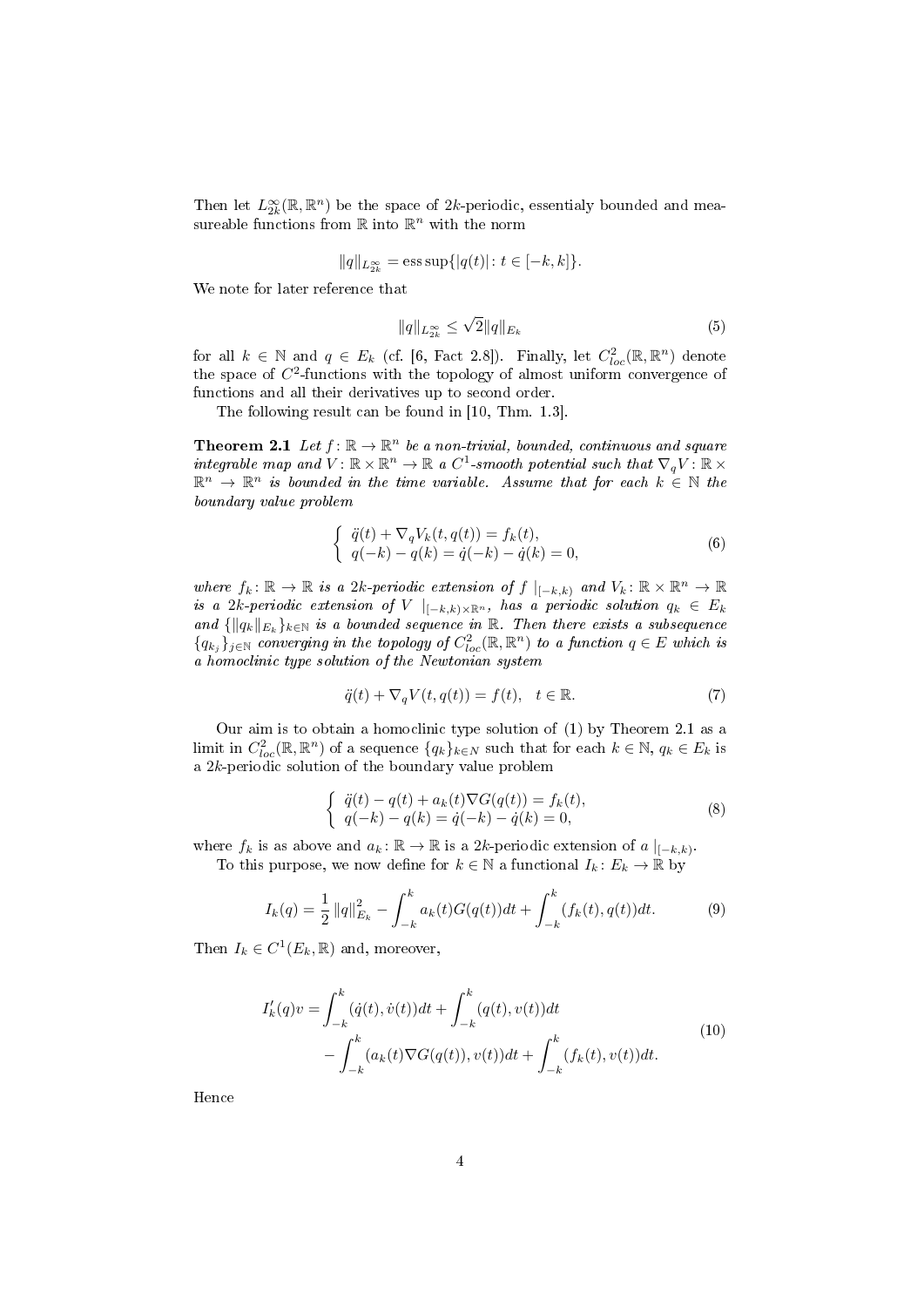$$
I'_{k}(q)q = ||q||_{E_{k}}^{2} - \int_{-k}^{k} (a_{k}(t)\nabla G(q(t)), q(t))dt + \int_{-k}^{k} (f_{k}(t), q(t))dt.
$$
 (11)

Let us note for later reference that by [6, Fact 2.2], if

$$
m:=\inf\{a(t)G(x)\colon t\in\mathbb{R},\ |x|=1\}
$$

and  $\mu > 2$  is defined as in Theorem 1.2, then for all  $\zeta \in \mathbb{R} \setminus \{0\}$  and  $q \in E_k \setminus \{0\}$ 

$$
\int_{-k}^{k} a_k(t) G(\zeta q(t)) dt \ge m |\zeta|^{\mu} \int_{-k}^{k} |q(t)|^{\mu} dt - 2km. \tag{12}
$$

Clearly, critical points of the functional  $I_k$  are classical 2k-periodic solutions of (8). We will now obtain a critical point of  $I_k$  by using the Mountain Pass Theorem from [1]. This theorem provides the minimax characterisation for a critical value which is important for our argument. Let us recall its statement for the convenience of the reader.

**Theorem 2.2** Let E be a real Banach space and  $I: E \to \mathbb{R}$  a  $C^1$ -smooth functional. If  $I$  satisfies the following conditions:

- (*i*)  $I(0) = 0$ ,
- (ii) every sequence  $\{u_j\}_{j\in\mathbb{N}} \subset E$  such that  $\{I(u_j)\}_{j\in\mathbb{N}}$  is bounded in  $\mathbb R$  and  $I'(u_j) \to 0$  in  $E^*$  as  $j \to \infty$  contains a convergent subsequence (Palais-Smale condition),
- (iii) there exist constants  $\rho, \alpha > 0$  such that  $I|_{\partial B_{\alpha}(0)} \geq \alpha$ ,
- (iv) there is some  $e \in E \setminus \overline{B}_{\rho}(0)$  such that  $I(e) \leq 0$ ,

where  $B_{\rho}(0)$  denotes the open ball in E of radius  $\rho$  about 0, then I has a critical value  $c \geq \alpha$  given by

$$
c=\inf_{g\in\Gamma}\max_{s\in[0,1]}I(g(s)),
$$

where

$$
\Gamma:=\left\{g\in C([0,1],E)\colon g(0)=0,\,\,g(1)=e\right\}.
$$

The following lemma, in combination with Theorem 2.1, is the keystone of our proof of Theorem 1.2.

**Lemma 2.3** For each  $k \in \mathbb{N}$ , the functional  $I_k$  given by (9) has the mountain pass geometry, i.e. it satisfies all assumptions of Theorem 2.2.

**Proof.** We fix  $k \in \mathbb{N}$  and we now show the assumptions (i)-(iv) in Theorem 2.2 for  $I_k$ . It is clear that  $I_k(0) = 0$ , which is (i). In order to show the Palais-Smale condition (ii), we consider a sequence  $\{u_j\}_{j\in\mathbb{N}}\subset E_k$  such that  $\{I_k(u_j)\}_{j\in\mathbb{N}}\subset \mathbb{R}$ is bounded and  $I'_k(u_j) \to 0$  in  $E^*_k$  as  $j \to +\infty$ . Consequently, there exists a constant  $C_k > 0$  such that for all  $j \in \mathbb{N}$  we have

$$
|I_k(u_j)| \le C_k, \quad \|I'_k(u_j)\|_{E^*_k} \le C_k. \tag{13}
$$

By (9) and  $(C2)$  we get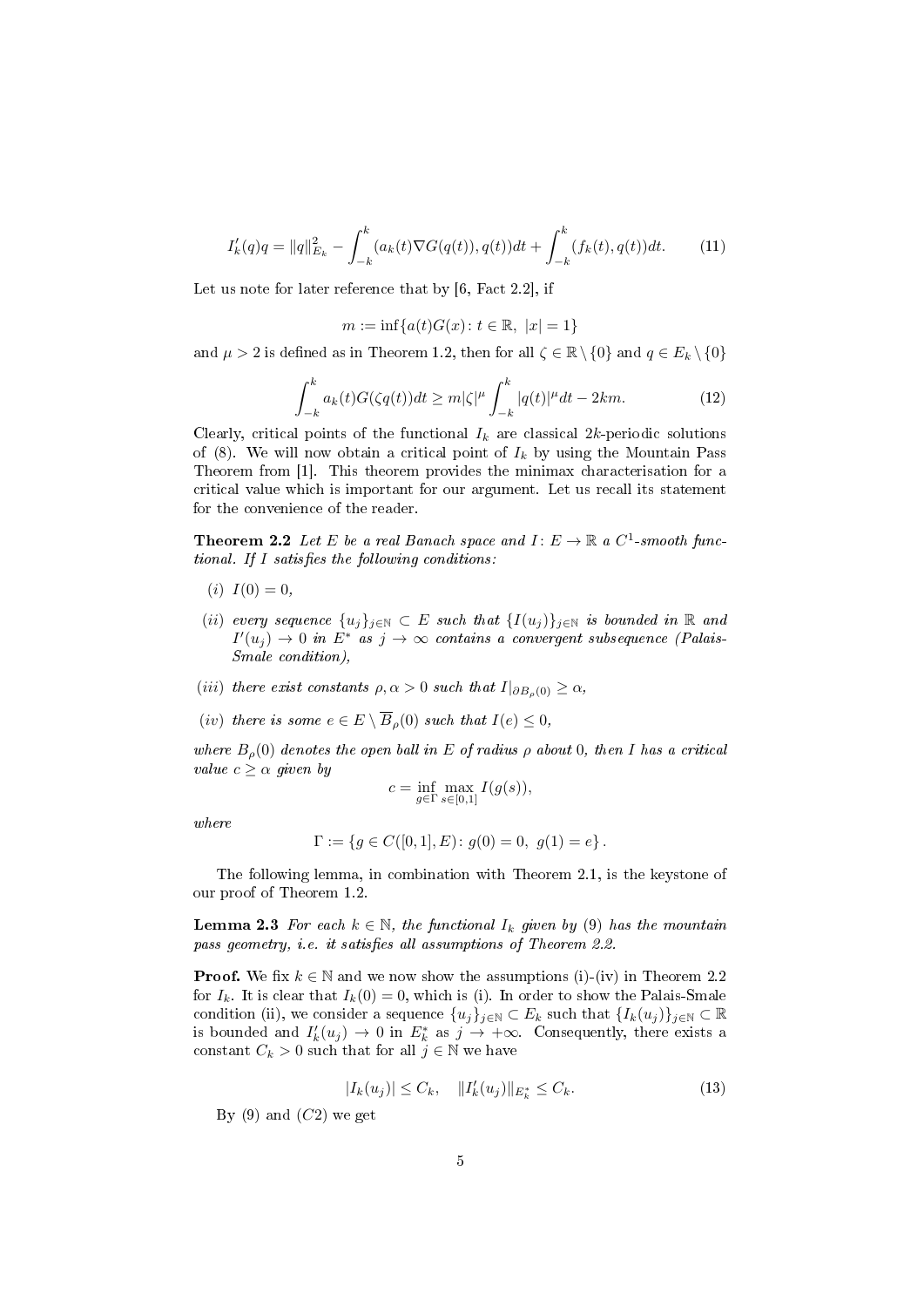$$
||u_j||_{E_k}^2 \le 2I_k(u_j) - 2 \int_{-k}^k (f_k(t), u_j(t))dt + \frac{2}{\mu} \int_{-k}^k (a_k(t) \nabla G(u_j(t)), u_j(t))dt.
$$
\n(14)

As

$$
\int_{-k}^{k} (a_k(t)\nabla G(u_j(t)), u_j(t))dt = ||u_j||_{E_k}^2 - I'_k(u_j)u_j + \int_{-k}^{k} (f_k(t), u_j(t))dt
$$

by (11), we obtain

$$
\left(1 - \frac{2}{\mu}\right) \|u_j\|_{E_k}^2 \le 2I_k(u_j) - \frac{2}{\mu}I'_k(u_j)(u_j) - 2\int_{-k}^k (f_k(t), u_j(t))dt + \frac{2}{\mu} \int_{-k}^k (f_k(t), u_j(t))dt
$$

and so

$$
\left(1 - \frac{2}{\mu}\right) \|u_j\|_{E_k}^2 \le 2I_k(u_j) + \left(\frac{2}{\mu} \|I'_k(u_j)\|_{E_k^*} + \left(2 - \frac{2}{\mu}\right) \|f_k\|_{L_{2k}^2}\right) \|u_j\|_{E_k},
$$
\n(15)

where we denote by

$$
||q||_{L_{2k}^2} = \left(\int_{-k}^k |q(t)|^2 dt\right)^{\frac{1}{2}}
$$

the norm of the space  $L_{2k}^2(\mathbb{R}, \mathbb{R}^n)$  of all  $2k$ -periodic  $L^2$ -functions. Combining  $(15)$  with  $(C5)$  and  $(13)$  we get

$$
\left(1 - \frac{2}{\mu}\right) \|u_j\|_{E_k}^2 - \left(\frac{2C_k}{\mu} + \frac{1}{\sqrt{2}}\left(1 - \frac{1}{\mu}\right)(1 - 2M)\right) \|u_j\|_{E_k} - 2C_k \le 0,
$$

which yields the boundedness of  $\{u_j\}_{j\in\mathbb{N}}$  in  $E_k$  as  $\mu > 2$  by  $(C2)$ . Going to a subsequence if necessary, we can assume that there exists a function  $u\in E_k$ such that  $u_j \rightharpoonup u$  weakly in  $E_k$  as  $j \rightharpoonup +\infty$ , and hence  $\{u_j\}_{j\in\mathbb{N}}$  also converges to u uniformly, as  $E_k$  is compactly embedded in  $C([-k, k], \mathbb{R}^n)$ . This shows in particular that  $||u_j - u||_{L_{2k}^2} \to 0$  as  $j \to \infty$ .

Applying (10) we have

$$
I'_{k}(u_{j})(u_{j}-u) = \int_{-k}^{k} (\dot{u}_{j}(t), \dot{u}_{j}(t) - \dot{u}(t))dt + \int_{-k}^{k} (u_{j}(t), u_{j}(t) - u(t))dt
$$

$$
- \int_{-k}^{k} (a_{k}(t)\nabla G(u_{j}(t)), u_{j}(t) - u(t))dt + \int_{-k}^{k} (f_{k}(t), u_{j}(t) - u(t))dt
$$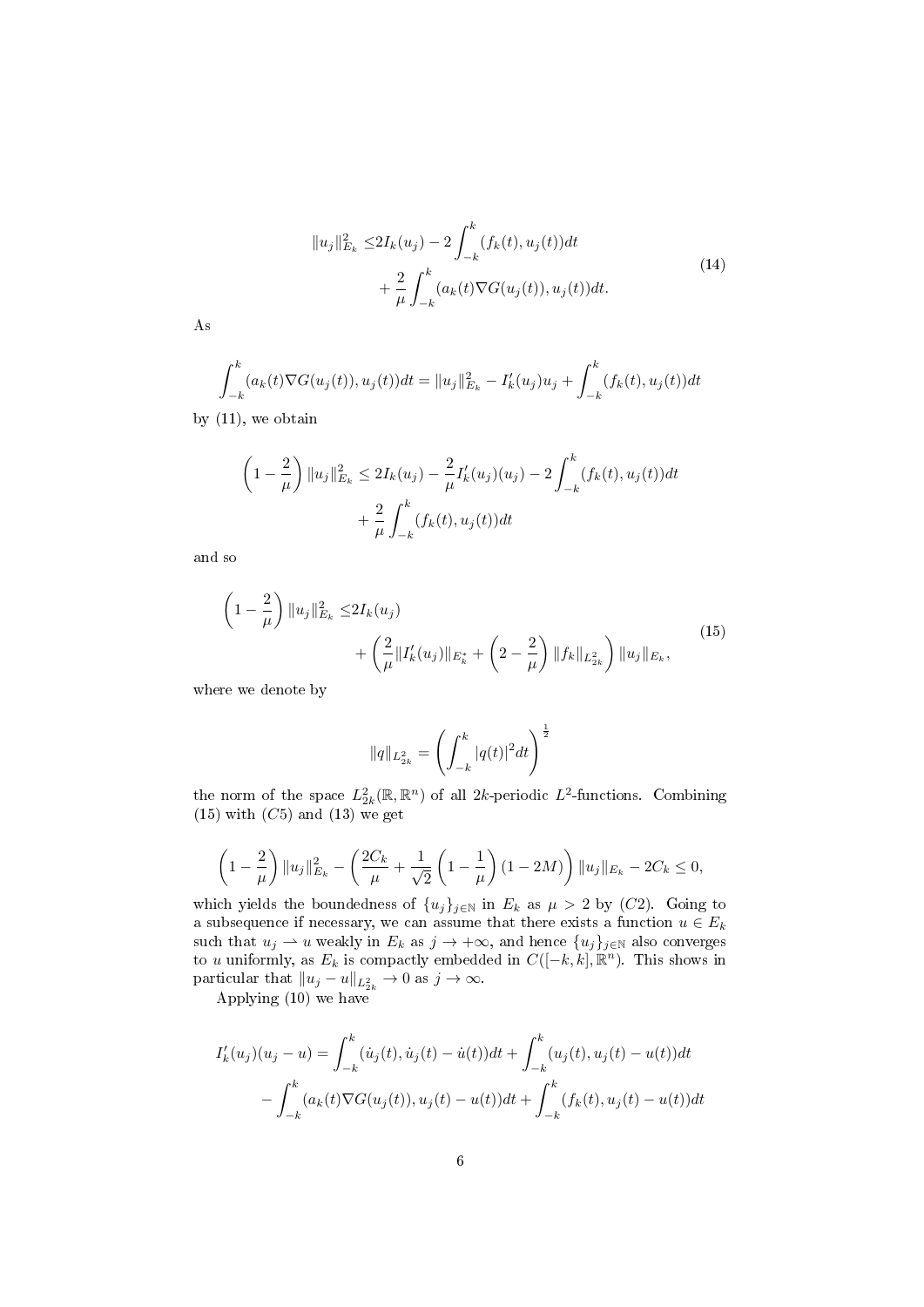$$
I'_{k}(u)(u_{j} - u) = \int_{-k}^{k} (\dot{u}(t), \dot{u}_{j}(t) - \dot{u}(t))dt + \int_{-k}^{k} (u(t), u_{j}(t) - u(t))dt
$$
  
- 
$$
\int_{-k}^{k} (a_{k}(t)\nabla G(u(t)), u_{j}(t) - u(t))dt + \int_{-k}^{k} (f_{k}(t), u_{j}(t) - u(t))dt,
$$

which yields

$$
||\dot{u}_j - \dot{u}||_{L_{2k}^2}^2 = (I'_k(u_j) - I'_k(u))(u_j - u) - ||u_j - u||_{L_{2k}^2}^2
$$
  
+ 
$$
\int_{-k}^k a_k(t)(\nabla G(u_j(t)) - \nabla G(u(t)), u_j(t) - u(t))dt.
$$

As  $I'_k(u_j)$  is bounded by (13),  $\nabla G$  is continuous and  $u_j \to u$  uniformly, we see that  $\|\dot{u}_j - \dot{u}\|_{L^2_{2k}}^2 \to 0$ . Hence  $\|\dot{u}_j - \dot{u}\|_{E_k} \to 0$  and the Palais-Smale condition is shown.

In the next step we will prove that there exist constants  $\rho > 0$  and  $\alpha > 0$ independent of  $k \in \mathbb{N}$  such that  $I_k|_{\partial B_0(0)} \geq \alpha$ , which is (iii). Assume that  $0 < ||q||_{L^{\infty}_{2k}} \leq 1$ . By (3) and (C4) we obtain

$$
\int_{-k}^{k} a_k(t)G(q(t))dt \leq \int_{-k}^{k} a_k(t)G\left(\frac{q(t)}{|q(t)|}\right)|q(t)|^{\mu}dt \leq M \int_{-k}^{k} |q(t)|^2 dt \leq M ||q||_{E_k}^2.
$$

Combining this with (9) we get

$$
I_k(q) \ge \frac{1}{2}(1 - 2M) \|q\|_{E_k}^2 - \|f\|_{L^2} \|q\|_{E_k}.
$$

Let  $\rho = \frac{1}{\sqrt{2}}$  $\frac{1}{2}$  and  $\alpha = \frac{1}{\sqrt{2}}$  $\frac{1}{2}$   $\left(\frac{1}{2\nu}\right)$  $\frac{1}{2\sqrt{2}}(1-2M) - ||f||_{L^2}$ . From (C5) it follows that  $\alpha > 0$ . Using (5), if  $||q||_{E_k} = \rho$ , then  $0 < ||q||_{L^{\infty}_{2k}} \leq 1$ , which implies  $I_k(q) \geq \alpha$ .

It remains to prove (iv), i.e. that for all  $\hat{k} \in \mathbb{N}$  there is  $e_k \in E_k$  such that  $||e_k||_{E_k} > \rho$  and  $I_k(e_k) \leq 0$ . Applying (9) and (12), we have

$$
I_k(\zeta q) \leq \frac{\zeta^2}{2} \|q\|_{E_k}^2 - m|\zeta|^\mu \int_{-k}^k |q(t)|^\mu dt + |\zeta| \|f_k\|_{L^2_{2k}} \|q\|_{E_k} + 2km
$$

for all  $\zeta \in \mathbb{R} \setminus \{0\}$  and  $q \in E_k \setminus \{0\}$ . Let us choose  $0 \neq Q \in E_1$  such that  $Q(\pm 1) = 0$ . As  $\mu > 2$  and  $m > 0$ , there exists  $\zeta \in \mathbb{R} \setminus \{0\}$  such that  $\|\zeta Q\|_{E_1} > \rho$ and  $I_1(\zeta Q) < 0$ .

We set  $e_1(t) = \zeta Q(t)$  and define for each positive integer  $k > 0$ ,

$$
e_k(t) = \begin{cases} e_1(t) & \text{if } |t| \le 1\\ 0 & \text{if } 1 < |t| \le k. \end{cases}
$$

Then  $e_k \in E_k$ ,  $||e_k||_{E_k} = ||e_1||_{E_1} > \rho$  and  $I_k(e_k) = I_1(e_1) < 0$  for all  $k \in \mathbb{N}$ .

Consequently, by Theorem 2.2, the action  $I_k$  has a critical value  $c_k \geq \alpha$ given by

and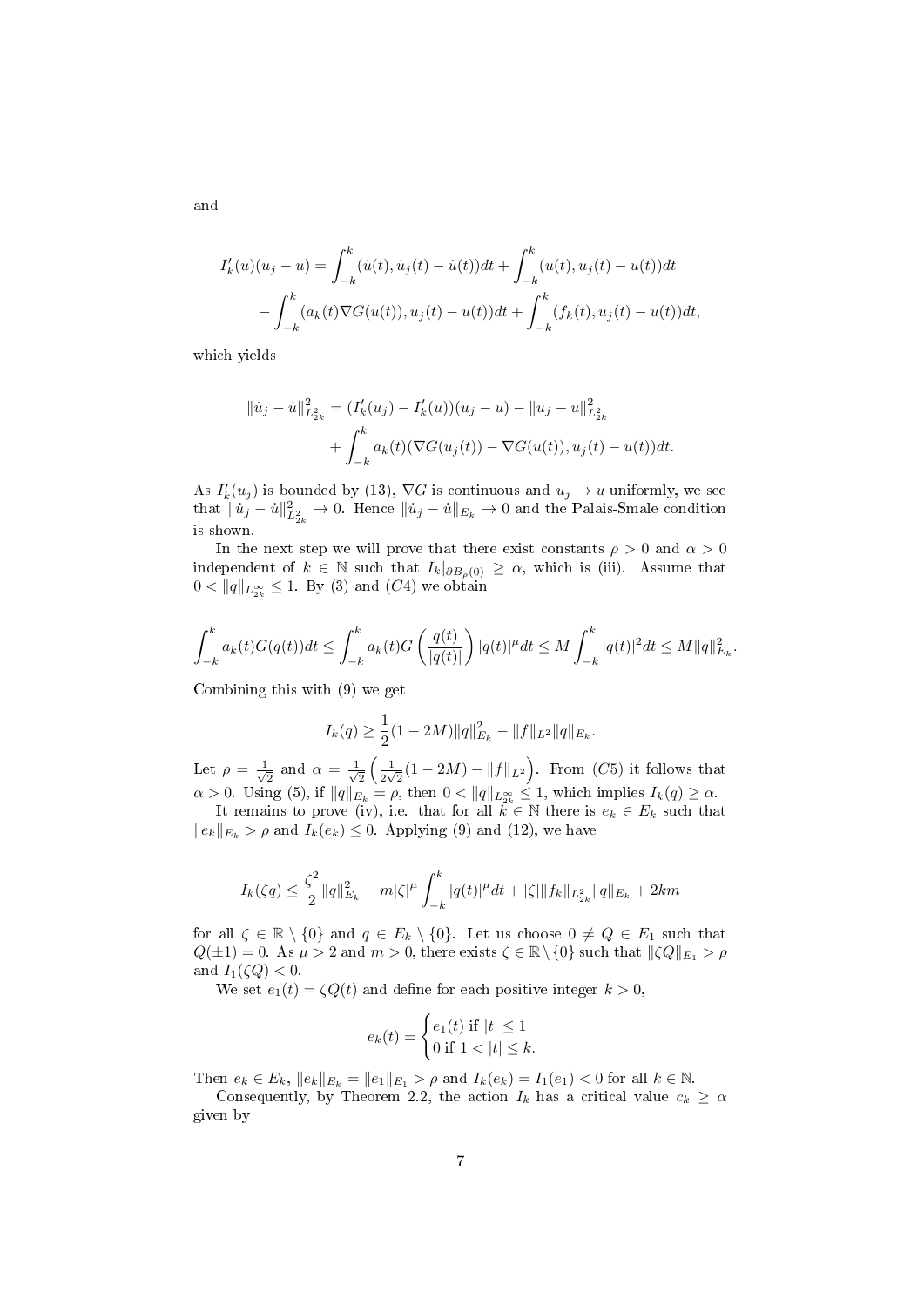$$
c_k = \inf_{g \in \Gamma_k} \max_{s \in [0,1]} I_k(g(s)),\tag{16}
$$

 $\Box$ 

where  $\Gamma_k = \{ g \in C([0,1], E_k) : g(0) = 0, g(1) = e_k \}.$ 

From Lemma 2.3 we conclude that for all  $k \in \mathbb{N}$  there exists  $q_k \in E_k$  such that

$$
I_k(q_k) = c_k, \quad I'_k(q_k) = 0,
$$

where the values  $c_k$  are given by (16). By Theorem 2.1, in order to finish the proof of Theorem 1.2, it suffices to show that the sequence of real numbers  $\{\|q_k\|_{E_k}\}_{k\in\mathbb{N}}$  is bounded. For this purpose, set

$$
M_0 = \max_{s \in [0,1]} I_1(se_1).
$$

As  $I_k(se_k) = I_1(se_1)$  for all  $s \in [0,1], k \in \mathbb{N}$ , and  $se_k \in \Gamma_k$ , we have by (16)

$$
c_k = \inf_{g \in \Gamma_k} \max_{s \in [0,1]} I_k(g(s)) \le M_0.
$$
 (17)

Using (9) and (11) we obtain

$$
c_k = I_k(q_k) - \frac{1}{2}I'_k(q_k)q_k = \frac{1}{2} \int_{-k}^k (a_k(t)\nabla G(q_k(t)), q_k(t)) dt - \int_{-k}^k a_k(t)G(q_k(t))dt + \frac{1}{2} \int_{-k}^k (f_k(t), q_k(t)) dt
$$

for all  $k \in \mathbb{N}$ , and by  $(C2)$ ,

$$
c_k \geq \left(\frac{\mu}{2} - 1\right) \int_{-k}^k a_k(t) G(q_k(t)) dt - \frac{1}{2} ||f_k||_{L_{2k}^2} ||q_k||_{E_k}.
$$

Hence

$$
\int_{-k}^{k} a_k(t) G(q_k(t)) dt \leq \frac{1}{\mu - 2} \left( 2c_k + ||f_k||_{L_{2k}^2} ||q_k||_{E_k} \right).
$$

Combining this with (9), (17) and (C5), for each  $k \in \mathbb{N}$ , we have

$$
c_k = I_k(q_k) = \frac{1}{2} ||q_k||_{E_k}^2 - \int_{-k}^k a(t)G(q_k(t))dt + \int_{-k}^k (f_k(t), q_k(t))dt
$$
  

$$
\geq \frac{1}{2} ||q_k||_{E_k}^2 - \frac{1}{\mu - 2} \left( 2c_k + ||f_k||_{L_{2k}^2} ||q_k||_{E_k} \right) - ||f_k||_{L_{2k}^2} ||q_k||_{E_k},
$$

and so

$$
||q_k||_{E_k}^2 - \frac{1}{\sqrt{2}} \frac{\mu - 1}{\mu - 2} (1 - 2M) ||q_k||_{E_k} - \frac{2\mu M_0}{\mu - 2} \le 0,
$$

which completes the proof of Theorem 1.2.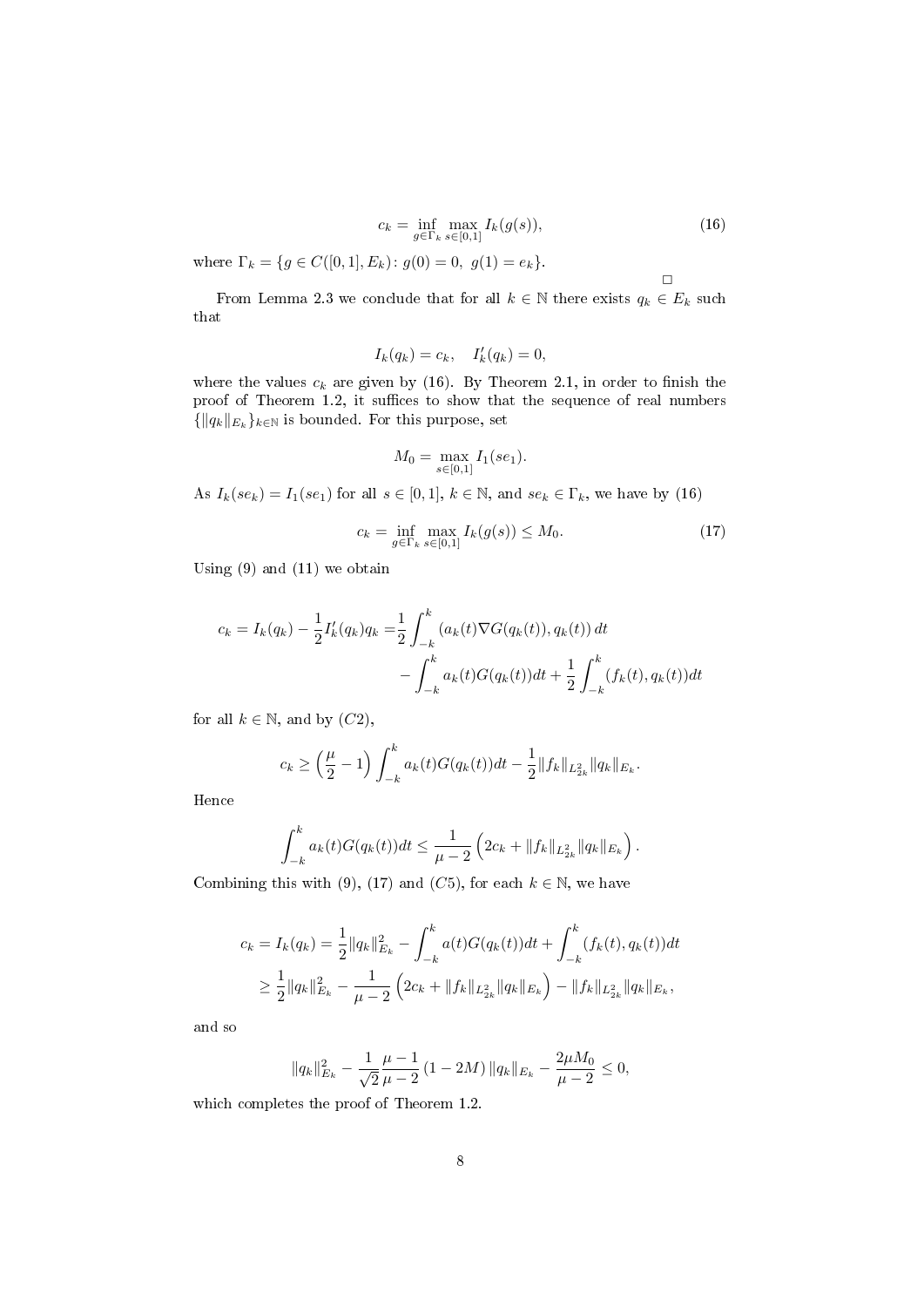

Figure 1: Example 3.1, an approximative solution of (8) for  $k = 10$ 

## 3 One-dimensional Examples

In this section we present two simple one-dimensional examples, i.e. we consider the case  $n = 1$ .

**Example 3.1** Let a function  $a: \mathbb{R} \to \mathbb{R}$ , a forcing term  $f: \mathbb{R} \to \mathbb{R}$  and a potential  $G: \mathbb{R} \to \mathbb{R}$  be given as follows:

$$
a(t) = \frac{1}{5}e^{-t^2} + \frac{1}{10}, \quad t \in \mathbb{R},
$$
  
\n
$$
f(t) = \frac{2}{5}e^{-\frac{t^2}{2}}, \quad t \in \mathbb{R},
$$
  
\n
$$
G(q) = q^4, \quad q \in \mathbb{R}.
$$

It is easy to check that a, f and G satisfy the assumptions  $(C1) - (C5)$ .

The figures 1-5 show the graphs of approximative solutions  $q_k$  of (8) for  $k = 10, 16, 90, 140, 200.$ 

Example 3.2 Let us define functions  $a, f, G \colon \mathbb{R} \to \mathbb{R}$  as follows:

$$
a(t) = \frac{1}{\pi} \arctan(t) + \frac{1}{2}, \quad t \in \mathbb{R},
$$
  
\n
$$
f(t) = \frac{1}{2} e^{-\frac{t^2}{2}}, \quad t \in \mathbb{R},
$$
  
\n
$$
G(q) = q^4, \quad q \in \mathbb{R}.
$$

Again, it is readily seen that the assumptions  $(C1) - (C5)$  are satisfied.

The figures 6-9 show the graphs of approximative solutions  $q_k$  of  $(8)$  for  $k = 10, 16, 90, 140.$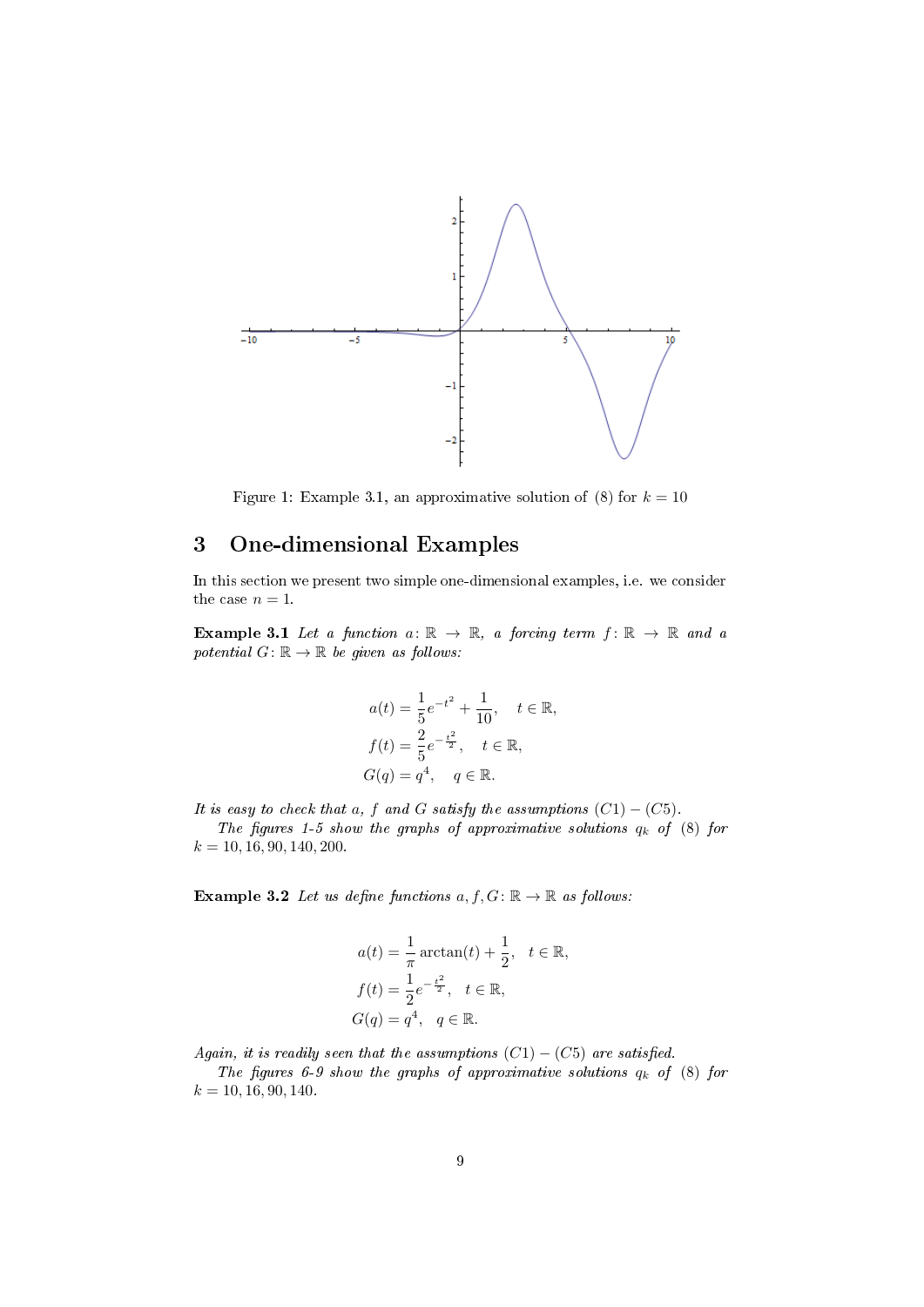

Figure 2: Example 3.1, an approximative solution of (8) for  $k = 16$ 



Figure 3: Example 3.1, an approximative solution of  $(8)$  for  $k = 90$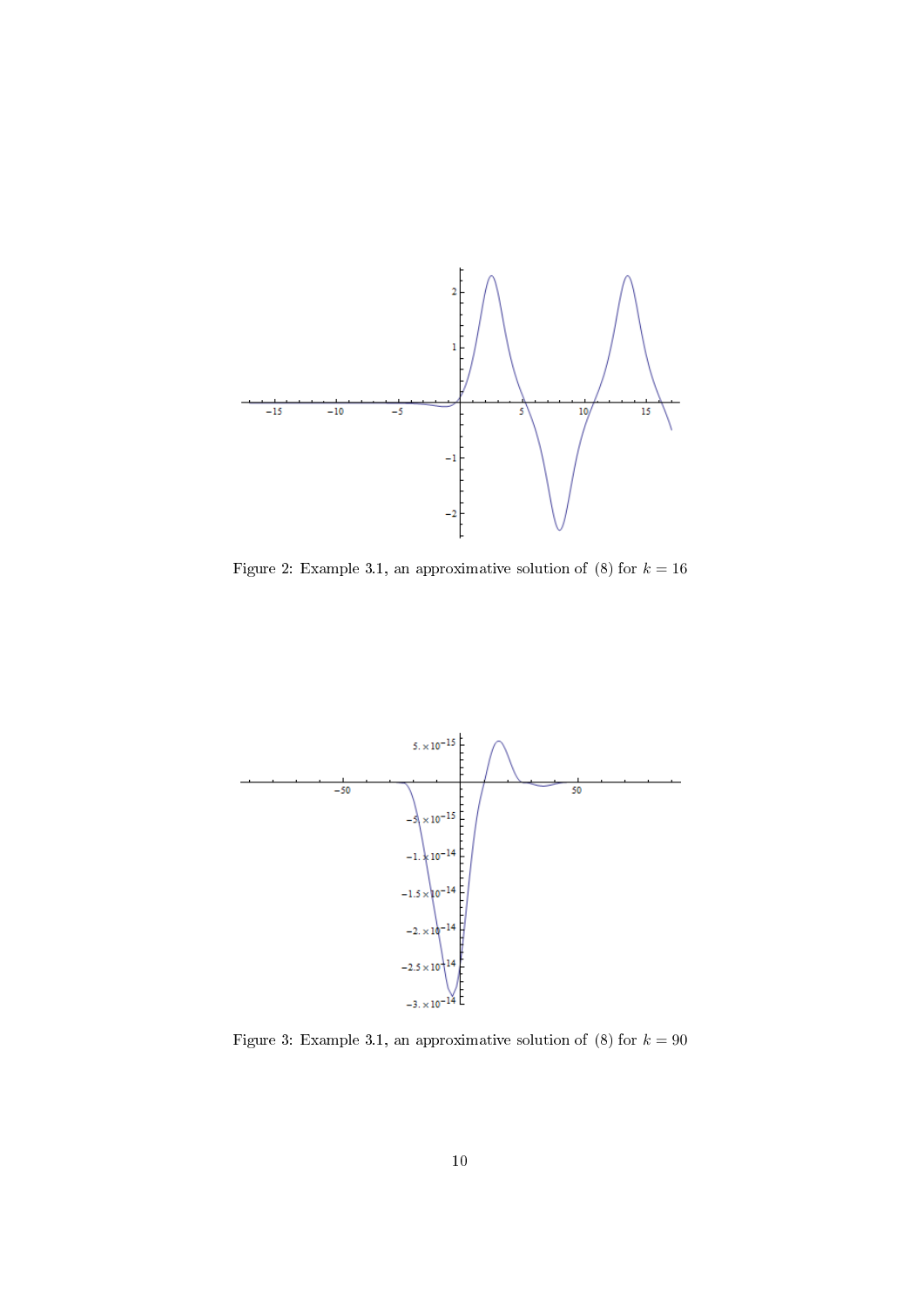

Figure 4: Example 3.1, an approximative solution of (8) for  $k = 140$ 



Figure 5: Example 3.1, an approximative solution of (8) for  $k = 200$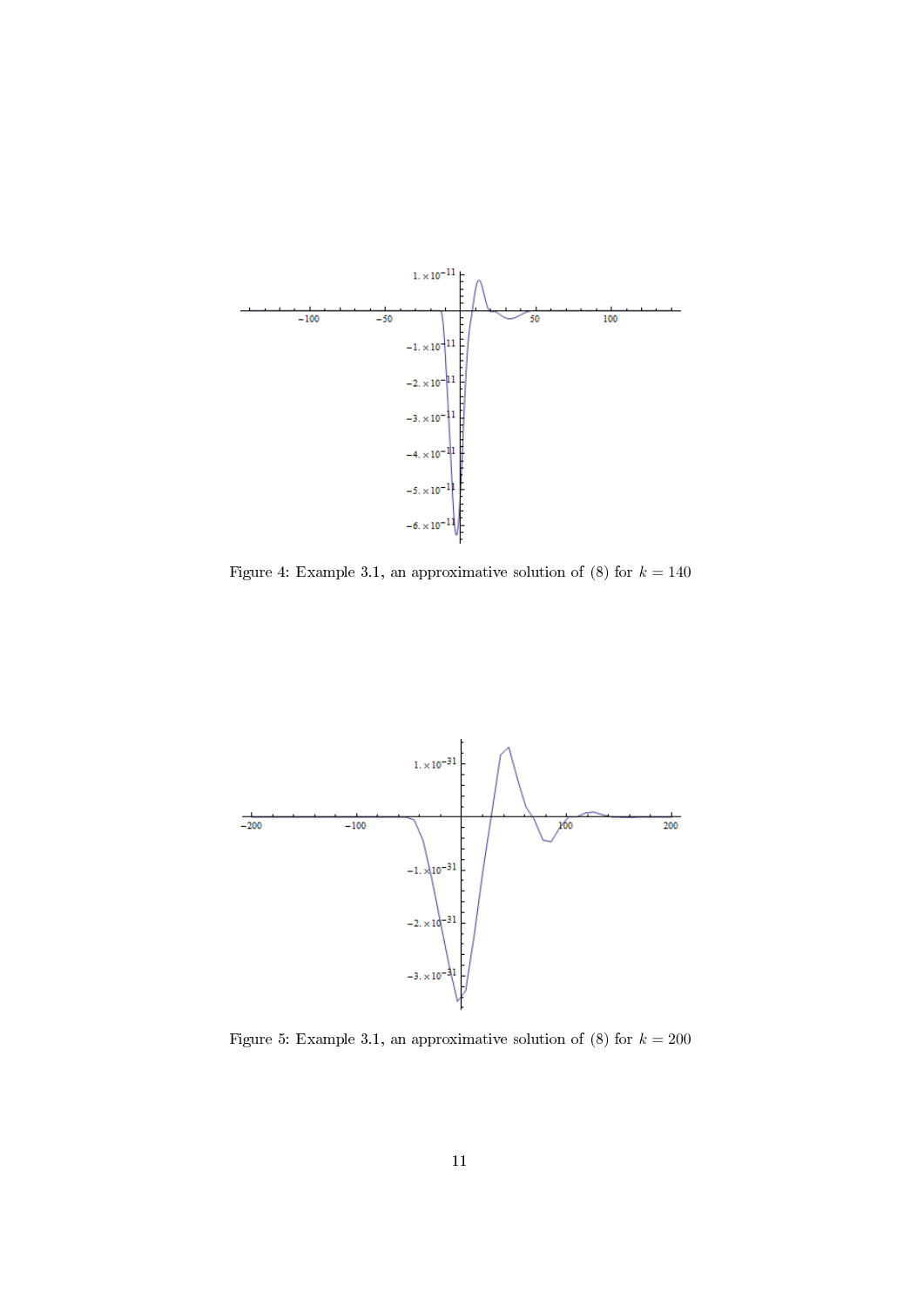

Figure 6: Example 3.2, an approximative solution of (8) for  $k = 10$ 



Figure 7: Example 3.2, an approximative solution of  $(8)$  for  $k = 16$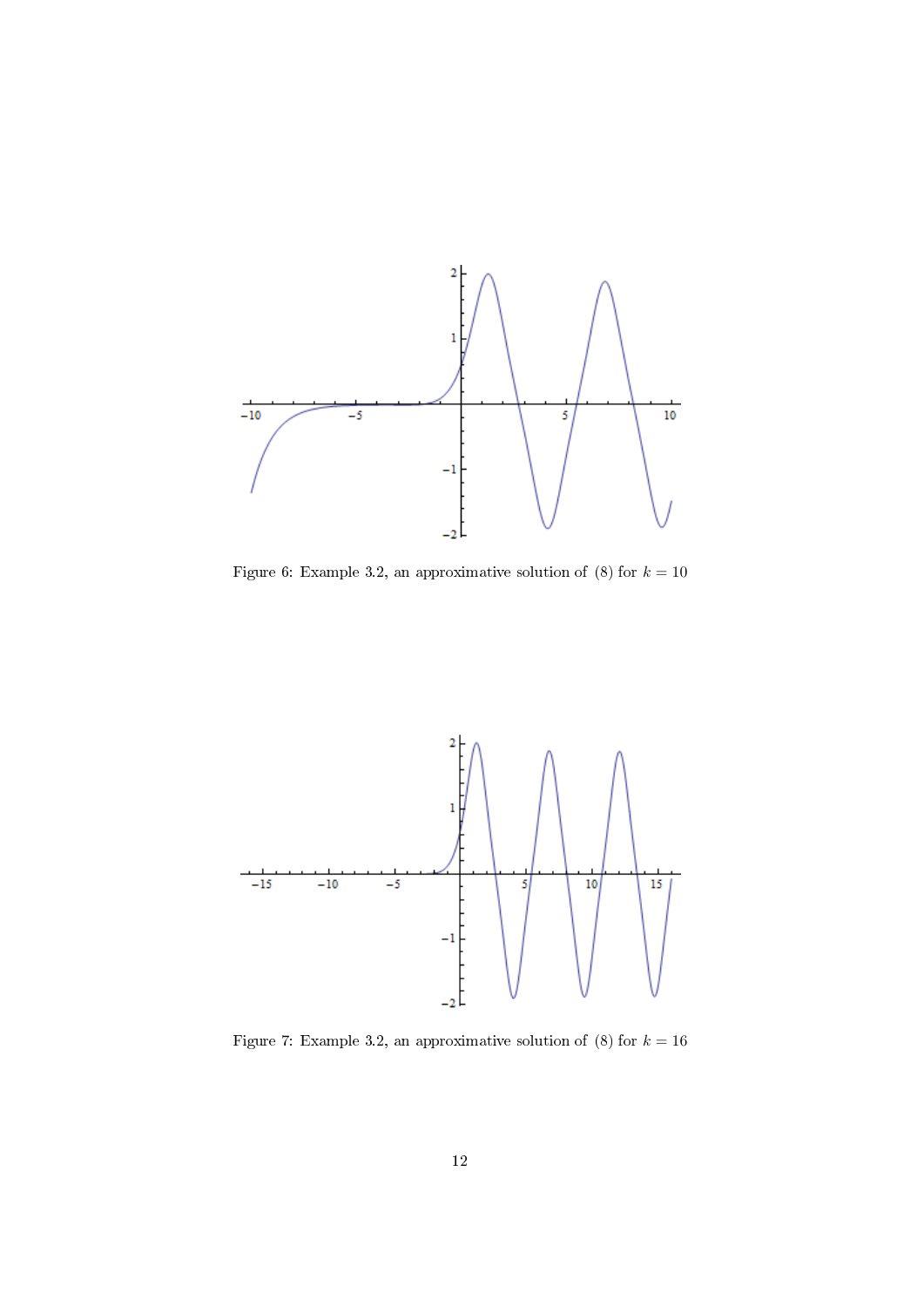

Figure 8: Example 3.2, an approximative solution of (8) for  $k = 90$ 



Figure 9: Example 3.2, an approximative solution of (8) for  $k = 140$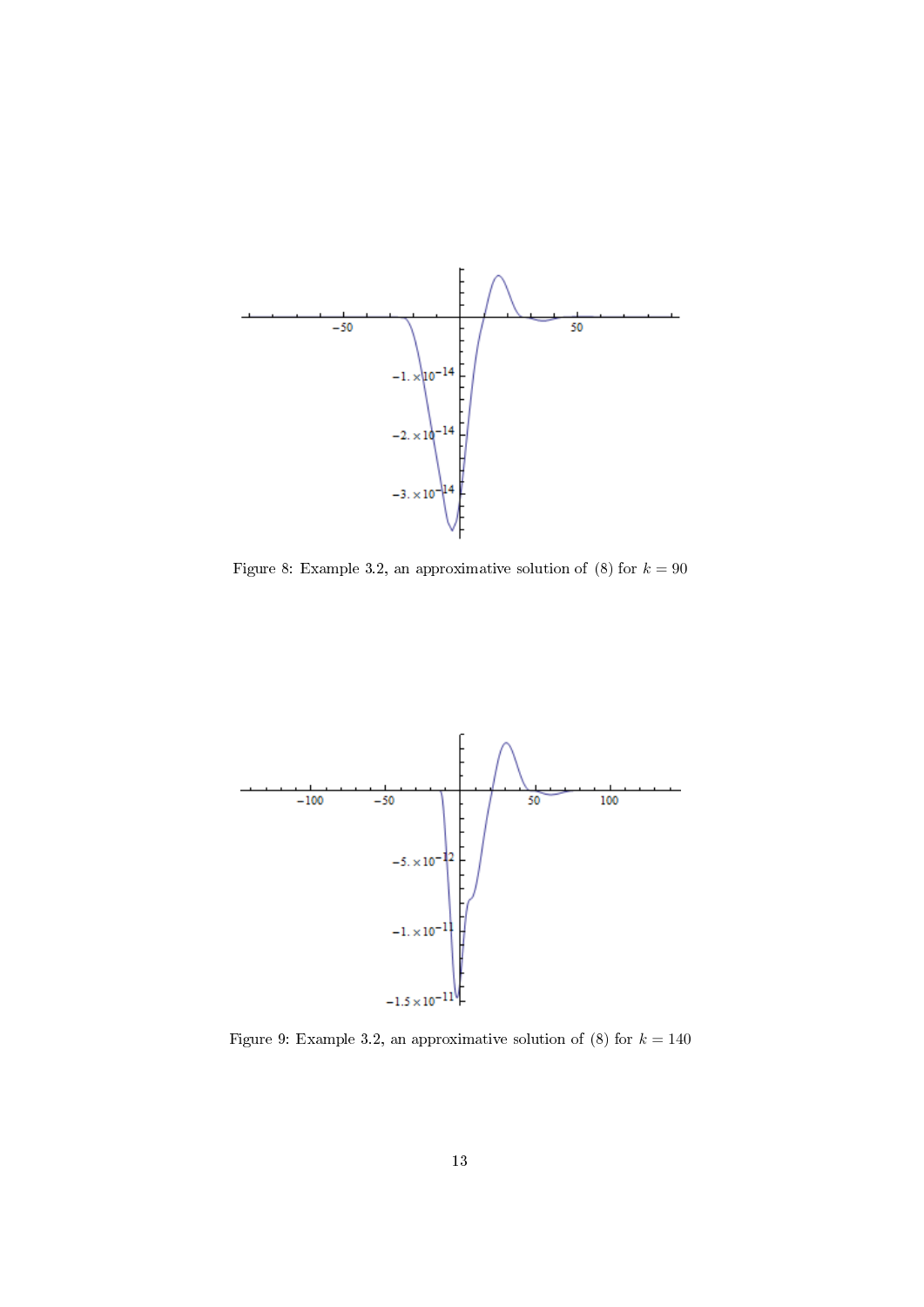#### Acknowledgments

The second and the third author are supported by Grant PPP-PL no. 57217076 of DAAD and MNiSW.

#### References

- [1] A. Ambrosetti, P.H. Rabinowitz, Dual variational methods in critical point theory and applications, *J. Funct. Anal.* 14 (1973),  $349-381$ .
- [2] G. Arioli, A. Szulkin, Homoclinic solutions for a class of systems of second order differential equations, Topol. Methods Nonlinear Anal. 6 (1995), no. 1, 189-197.
- [3] M.L. Bertotti, P. Montecchiari, Connecting orbits for some classes of almost periodic Lagrangian systems, *J. Differential Equations* 145 (1998), 453-468.
- [4] A.S. Besicovitch, Almost Periodic Functions, Dover Publications, Inc., 1954.
- [5] V. Coti Zelati, Multibump homoclinic solutions to periodic orbits in a center manifold, *Ricerche Mat.* 54 (2005), no. 2,  $433-446$ .
- [6] M. Izydorek, J. Janczewska, Homoclinic solutions for a class of the second order Hamiltonian systems, *J. Differential Equations* 219 (2005), 375–389.
- [7] M. Izydorek, J. Janczewska, Homoclinic solutions for nonautonomous second order Hamiltonian systems with a coercive potential, J. Math. Anal. Appl. 335  $(2007)$ , no. 2, 1119-1127.
- [8] J. Janczewska, An approximative scheme of finding almost homoclinic solutions for a class of Newtonian systems, Topol. Methods Nonlinear Anal.  $33$   $(2009)$ , no. 1,  $169-177$ .
- [9] J. Janczewska, Two almost homoclinic solutions for second-order perturbed Hamiltonian systems, Commun. Contemp. Math. 14 (2012), no. 4, 1250025, 9 pp.
- [10] R. Krawczyk, A note on an approximative scheme of nding almost homoclinic solutions for Newtonian systems, Calculus of variations and PDEs, 107-113, Banach Center Publ., 101, Polish Acad. Sci. Inst. Math., Warsaw, 2014.
- [11] P.H. Rabinowitz, Homoclinic orbits for a class of Hamiltonian systems, Proc. Roy. Soc. Edinburgh Sect. A  $114$  (1990), no. 1-2, 33-38.
- [12] P.H. Rabinowitz, Variational methods for Hamiltonian systems, Handbook of dynamical systems, vol. 1A, 1091-1127, North-Holland, Amsterdam, 2002.
- [13] P.H. Rabinowitz, K. Tanaka, Some results on connecting orbits for a class of Hamiltonian systems,  $Math. Z. 206 (1991)$ , no. 3, 473-499.